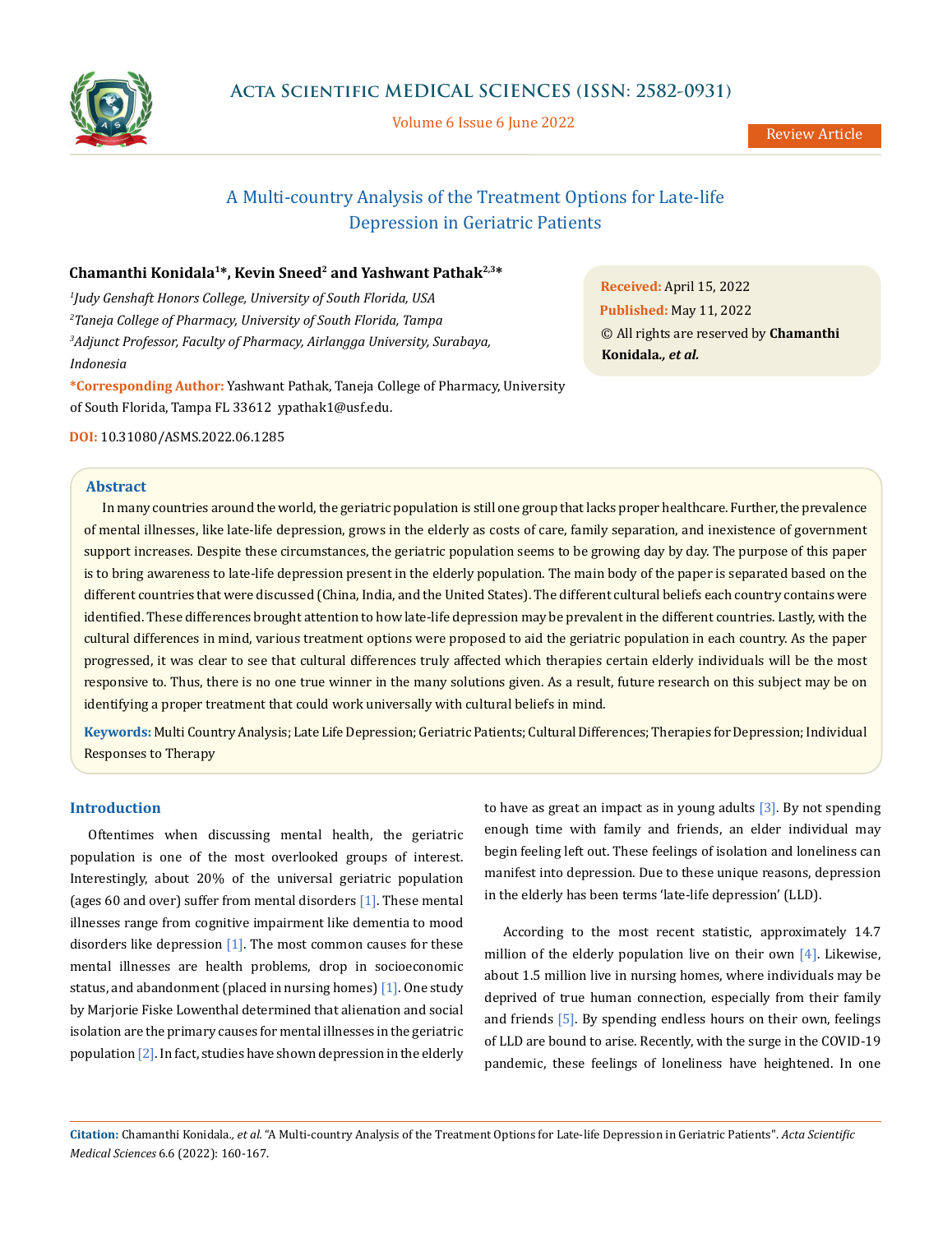interview, individuals recounted their own experiences in the nursing home during the pandemic. These individuals often felt "more anxious and depressed due to the separation from [their] loved ones" and "if the virus doesn't kill [them] the loneliness will"  $[6]$ . The participants mentioned how had there been less restrictions and more improved communication with friends and family, they would not have felt so discouraged [6].

In recent years, caretakers and scientists specialized in the elderly have come together to find solutions to alleviate the pain felt by the elderly. One study by Scott D. Crespy and others in 2016 evaluated the 'Promoting Positive Well-Being (PPW) Program' as a therapeutic to help the elderly be relieved from their mental illness  $[7]$ . This program provides quality "tools and strategies designed to assist nursing home care teams in early identification, assessment, treatment and monitoring of residents with depressive symptoms" [7]. The study utilized 40 nursing homes and divided the sample in half, 20 nursing homes given the PPW and 20 as a control. In the end, the results showed promising solutions to help the elderly population, about a 58% reduction in depressive symptoms in the active group  $[7]$ . So far, this exact program has not been implemented on a national level, but similar programs have. Other nursing homes or senior living centers have incorporated this method into their care. Although a proper evaluation of this solution over a broader geriatric population is still needed, the hope this solution brings has highlighted the importance of this specific group in terms of mental health.

This literature review aims to discuss the various solutions brought up to help the elderly population. This paper will focus on various countries and how the culture of each affects their approach to helping the elderly. Specifically, three countries will be the focus of this paper: China, India, and the United States. These countries have the largest geriatric populations to date. Thus, it is best to see how these countries specifically care for their elderly. There will be clear definitions of the culture in each country and how each treat their elderly to justify for the solutions offered. After the discussion of each country, an evaluation of each solution proposed will be provided to compare the therapeutics offered. As a result, the literature review can truly determine what is the optimal solution to aid the elderly population in the battle against LLD.

The next pages will focus on the three different countries and discuss their geriatric population, culture, and treatments available for LLD.

#### **China**

China currently has the largest geriatric population. It is estimated that about 264 million Chinese individuals are a part of the elderly population, and this number will grow to 330 million by 2050  $\lceil 8 \rceil$ . As the numbers expands, rapid changes may be evident in the country to cope with the growing population. In coming years, the ratio between the young and old will severely be imbalanced and place more hardships on the younger generation to care for the elderly. To explain, due to China's one-child policy, there will be an even larger elderly population in the near future compared to the younger ages [9]. As a result, there will be less resources and individuals available to care for the geriatric population.

In the past, the majority of Chinese families lived in threegeneration families, in which the grandparents, parents, and children all lived together [10]. This style of living aided the Chinese culture of respecting elders and considering them as "the treasure in the family" [10]. However, as more young adults grow and begin living a more contemporary lifestyle, their desire to live in threegeneration homes diminishes. According to a study performed by Chen and Silverstein, older Chinese individuals in the current society are more likely to live in different households than their first relatives compared to the past [11]. Moreover, the desire to care for elders also severely declines as adults begin to prioritize careers more than family.

The rise in economic well-being of many families has also led parents to invest more money into their children than elderly care  $[10]$ . As a result, the care for the geriatric population becomes less of a problem for families and more of an issue for government and public health policymakers. Efforts for government-funded care for the elderly have become more prioritized for policymakers in order to benefit the country. The main solution that government officials can come up with for these individuals is to place them in long-term care. Up until recently, however, this elder care was only approved for elders with "no children, no income, and no relatives" [12]. As the elder population grew, the number of these government-run facilities have steadily increased, accepting more individuals who privately paid for their own residence in these locations [12].

This separation from family and close relatives in nursing homes can lead to feelings of isolation, worthlessness, and guilt in

**Citation:** Chamanthi Konidala*., et al.* "A Multi-country Analysis of the Treatment Options for Late-life Depression in Geriatric Patients". *Acta Scientific Medical Sciences* 6.6 (2022): 160-167.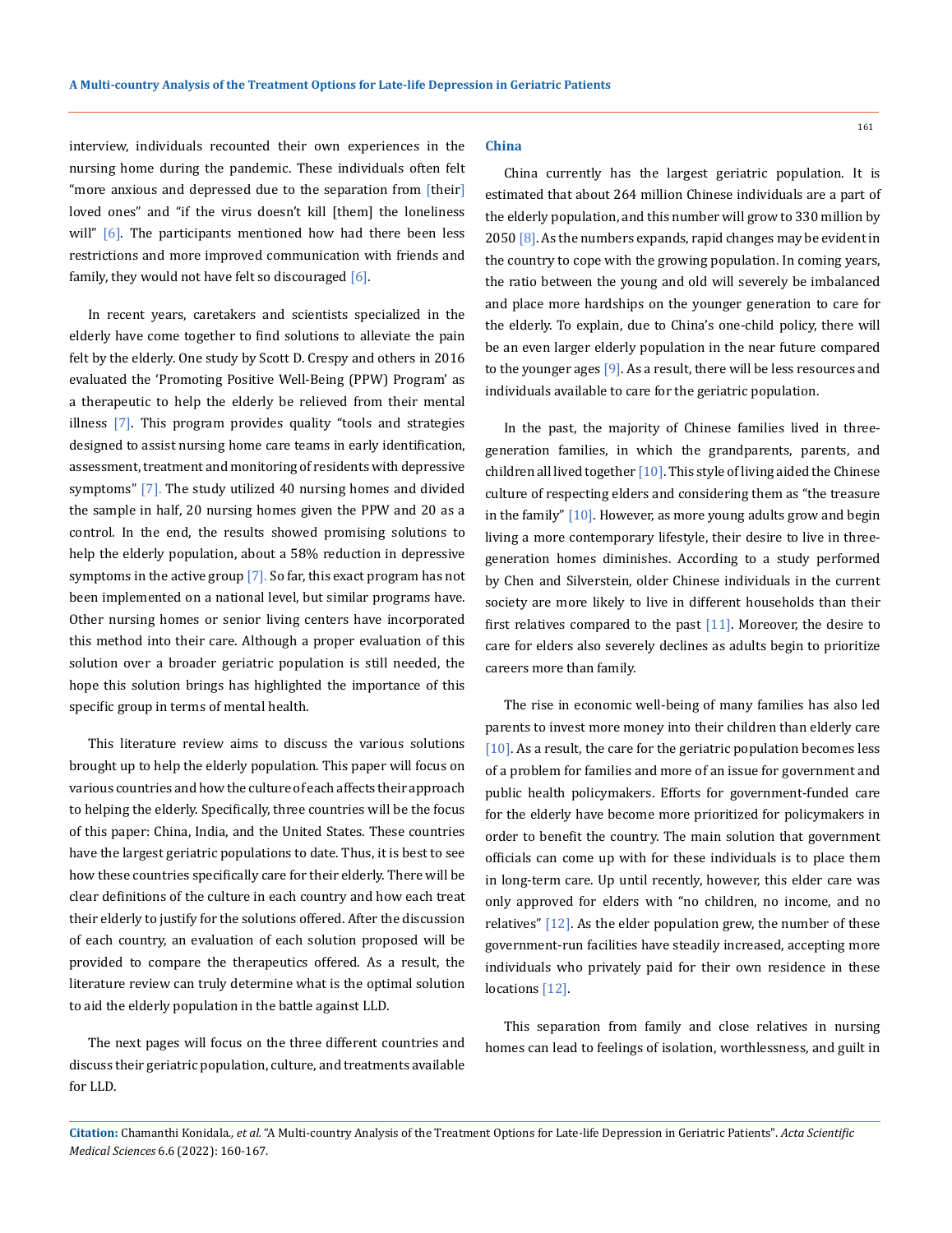the elderly population. These individuals have lived the majority of their lives in an era where Confucianism's principle of filial piety was highly valued  $[13]$ . As this moral becomes less appreciated in the current Chinese world, the elderly residing this country may not feel as respected or wanted, which can lead to feelings of LLD. In fact, in a 2019 study performed by Bao-Liang Zhong and others, there was an "estimated prevalence of major depressive disorder of 30.6% in older adults in primary care"  $[14]$ . The participants of this study were followed for a period of time and each had "sought treatment at any of the included primary care centers" involved in the study. Through this study, the great need for mental health services in China was identified [14].

With the growing geriatric population in China, there is a very high chance that the proportion of individuals who suffer from LLD constantly increases. As a response to this upcoming crisis in China, scientists have attempted to incorporate several therapies or solutions to diminish the prevalence of LLD amongst the elderly. A few of the key proposals are discussed below.

#### **Interpersonal psychotherapy (IPT)**

The interpersonal psychotherapy method is a type of therapy that connects "interpersonal events and depressed mood" [15]. The main idea is to make the patient not feel as though depression is not treatable. By linking depressive episodes to specific interpersonal problems, the individual can resolve the issue, and reduce the depressive symptoms [15].

This treatment method has been widely used for major depression, but its impact on late-life depression is less unknown. In one study directed by Hua Xu and Diana Koszycki, the influence that IPT can have on older adults in China was examined. In this study, the authors offered several different formats of IPT that can be established into Chinese society. For example, a group format for IPT can be "practical and efficient" in terms of China's "rapidly aging population" and also provide "social support" for the individuals who feel "lonely, isolated, and stigmatized" [15].

#### **Chinese toaist cognitive therapy**

Chinese Taoist Cognitive Therapy (CTCT) is a type of therapy created by Desen Yang, who is a Chinese psychiatrist. The importance of CTCT is that it takes into account the values of Taoism, which is an Eastern philosophy, and imbeds it into the

psychotherapy practice. In other words, it combines ideas of cognitive behavioral therapy with the cultural values of Taoism [16]. Since elder Chinese adults are more traditional, this type of therapy is seen as beneficial and successful in treating LDD.

CTCT has five stages, named ABCDE (actual stress, belief system, conflict and coping style, doctrine direction, and effect evaluation) [16]. A study performed by Yudan Ding and others attempted to assess the effectiveness of this therapy on the elderly population in China. Based on the data, it appears as though the implementation of CTCT "significantly reduced depressive symptoms" and even "with a small positive effect" [16].

# **Psychological, drug treatment, and health education (PDH) intervention**

The purpose of PDH is to expose patients to different aspects of therapy in order to ensure that all methods are covered. According to Li Duan and others, no proper study has been performed that includes all different types of therapeutics. Past studies simply focus on one aspect, whether that be "pharmacotherapy, psychosocial intervention, or health education" [17]. The purpose of this study was to prove to others that all aspects are necessary for proper treatment and set a guideline for future interventions and health management. PDH appears to be beneficial for the Chinese geriatric population because it takes on a holistic approach to treating those who may not have access to full resources.

#### **India**

Currently, India's population stands at an estimated 1.39 billion, and roughly 139 million of those individuals are over the age of 60 and part of the elderly population. Similar to China's population growth, India's geriatric population is also expected to nearly double to almost 319 million people by 2050 [18]. This rapid growth can be seen as a hardship in terms of finding elder care. The general urbanization of the world leads to less resources and time needed to care for the elders.

With the intense modernization occurring in India, many of the women, who (in the past) were responsible for caring for the elders, will not be able to dedicate as much time to elder care [19]. There becomes a greater need for "integrating care needs of older and younger family members" while also maintaining a reliable job [19]. Similar to China, three-generation residences are very

**Citation:** Chamanthi Konidala*., et al.* "A Multi-country Analysis of the Treatment Options for Late-life Depression in Geriatric Patients". *Acta Scientific Medical Sciences* 6.6 (2022): 160-167.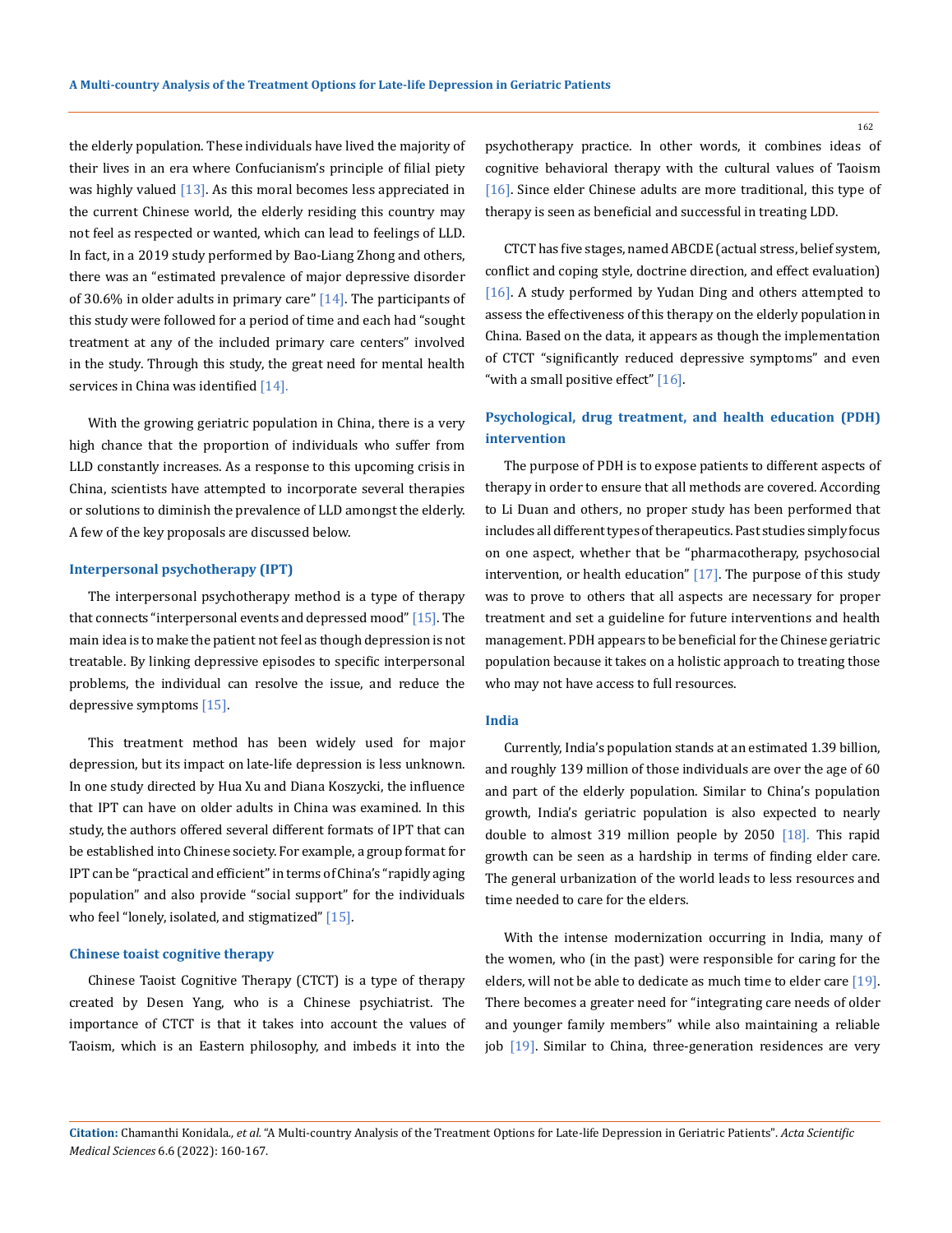common in India, and the sudden transformation of Indian culture proves to decline the percentage of these type of homes [19]. The lack of true and consistent care for the elderly makes government help and policy more favorable. In fact, in 2007 a bill named "Maintenance and Welfare of Parents and Senior Citizens Act" was passed to ensure that the parents and younger family members will care for the elders, or there would be "penal provisions" due to their abandonment [19].

Another issue is that many of the elderly live in rural areas, where medical care is not as easily accessible as the cities. More families move to the cities in search for job opportunities, which limits the medical care that the geriatric population can attain. In 2011, the Government of India created the National Program for the Health Care of Elderly, and the goal was to build access to varying levels of health care for those who many not be able to gain the treatment on their own [20].

Overall, though there are some programs available to make up for the undesired change in elder care, the lack of familial responsibility is what truly separates elders from reaching a healthy wellbeing. According to Professor N. K. Chadha, the elderly are respectable individuals who "are generally obeyed, revered, considered fountains of knowledge and wisdom, and treated with respect ... by family and community members"  $[21]$ . The older women are considered excellent caregivers while the older men are deemed as the "watchdogs" of the family to ensure everything is going well. Many older Indian individuals believe that "living with grandparents is not an obligation but a necessity" to flourish the children's lives with knowledge and advice from past generational experience  $[22]$ . This provides the grandparents and elder individuals with a sense of purpose and a meaning for their lives. However, with the changing times, it is clear to see that a lot of the responsibilities the elderly once had are no longer applicable. Thus, an unwanted gap is formed between the young families and the elderly.

An estimated 34.4% of India's elderly population are diagnosed with depression [22]. One of the greatest obstacles to serving the large number of individuals suffering from this mental disorder is that there is a high level of stigma revolving mental health disorders and mental health services. Thus, though there may be some opportunities available to receive treatment, the patients diagnosed with these disorders may not desire to gain treatment due to guilt or shame brought on by those who know them. Likewise, the healthcare system in developing countries like India are still very new to mental health services, so they are "not resilient enough to deal with mental health problems including depressive disorders" [22].

In terms of late-life depression prevention and treatment in India, it must be taken into account the mental health stigma and lack of proper resources available in the country. As a result, a few solutions have been created to cater to the Indian elderly population. Interestingly, most of the therapies involve psychoeducation. Three of these solutions are listed and discussed below.

### **DIL strategy**

DIL stands for 'Depression in Late Life' and it is a type of therapy developed by Dr. Charles F. Reynolds and others. In the study performed by Dr. Reynolds and his fellow scientists, older adults from Goa, India participated in the study. This strategy is "grounded in problem solving therapy for primary care and brief behavioral treatment for insomnia" [23]. The unique factor of this type of therapy is that it is delivered by "lay health counselors" and also includes a level of psychoeducation to educate the patients about their diagnosis and the symptoms. Since a large proportion of the Indian elderly who may receive treatment with this method are illiterate, the researchers have also attempted to use figures to demonstrate the stressful events that the patients may feel.

#### **Psychoeducation**

In a study performed by Archana Singh and others in 2020, the term psychoeducation was used to name the type of intervention used to treat late life depression in Indian adults. Specifically, psychoeducation is a "proof-based therapeutic intervention for patients and their caretakers/family members that provides plenty of information and support for better understanding and coping with the illness" [24]. One of the key reasons why this method of treatment may be useful to the Indian geriatric population is because it is an effective way to also remove the stigma in relation to mental illnesses (which is a prevalent issue in India). The authors of the study were confident that psychoeducation would "enhance a patient's confidence in the treatment of their illness" if they have knowledge about the procedure and benefits [24].

**Citation:** Chamanthi Konidala*., et al.* "A Multi-country Analysis of the Treatment Options for Late-life Depression in Geriatric Patients". *Acta Scientific Medical Sciences* 6.6 (2022): 160-167.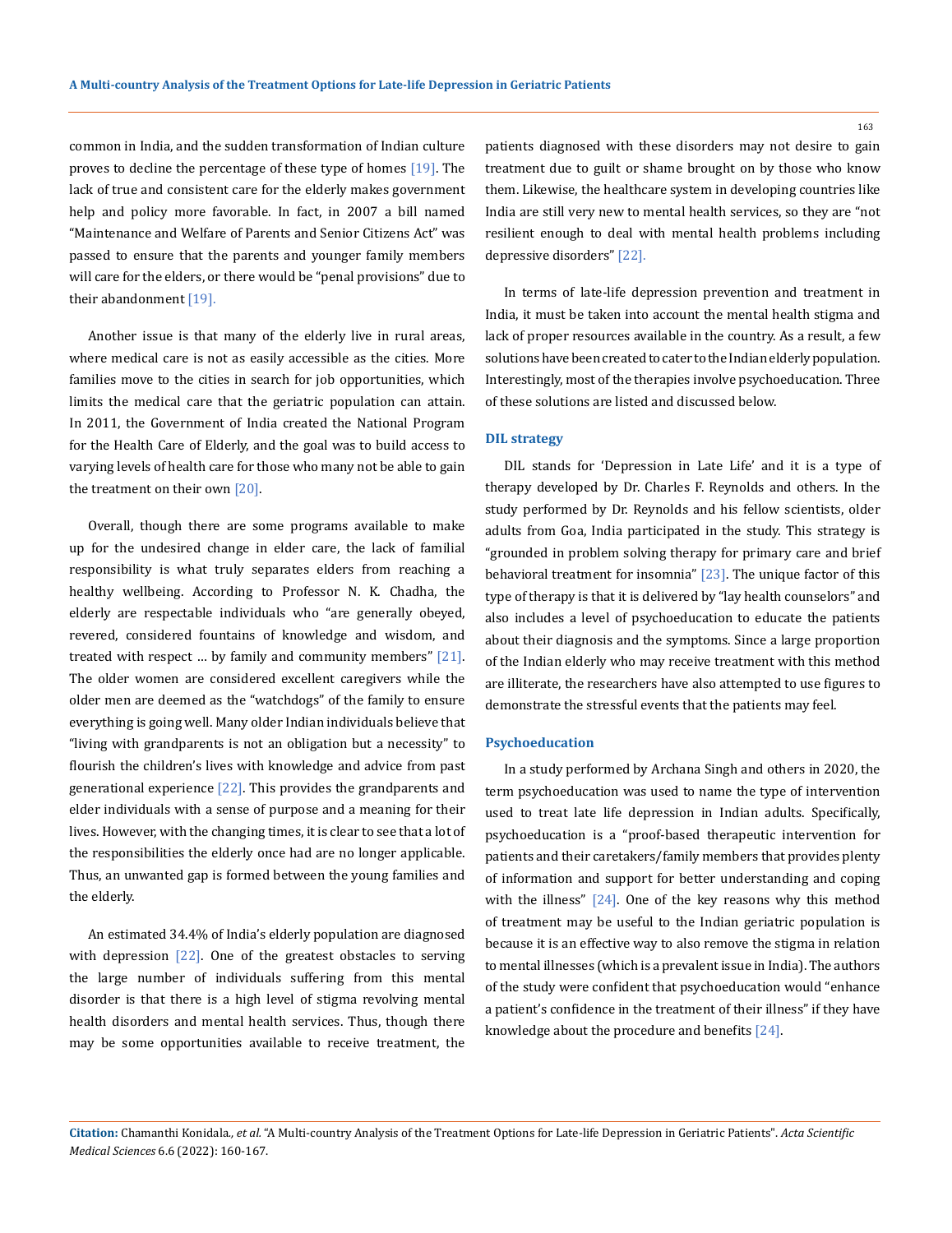#### **Mindfulness-based cognitive therapy (MBCT)**

The MBCT therapy utilizes psychoeducation to teach patients about their depression and the concept of mindfulness. Specifically, patients are taught "to treat thoughts, not as facts, but as passing mental events and to skillfully observe and let them go" [25]. As a result, the feelings of sadness would be attached to actual events, and resolving those events will be easier. In one study, the MBCT method involved providing the patients with homework exercises that will help them grow their mindfulness in order to better help them with their mental disorder [25].

#### **The United States**

According to the Administration for Community Living, roughly 54.1 million elder individuals live in the United States in 2019, which covers about 16.1% of the entire U.S. population  $[26]$ . The main reason that such a large proportion of individuals make up the geriatric population in the Untied States is because most of these people are considered 'Baby Boomers'. This term describes children born between 1946 and 1964 after the end of World War II. Recently, younger individuals have recognized the so-called "Baby Boomer Problem": which involves the "challenge of assuring that sufficient resources and an effective service system are available in thirty years when the elderly population doubles" [27]. Like in the other countries, the rise in geriatric population will become a hardship in terms of care, resources, and funds available.

In a study conducted by James R. Knickman in 2002, the estimated cost of medical treatment for a senior citizen in the United States was approximately \$90,000, which includes uncovered prescription drugs. Medical care, insurance premiums, and long-term care  $[27]$ . Close to two decades later, it is reasonable to assume that the average cost of these same necessities will be much higher. The author of the same article makes the argument that there will be a "rapid inflation in expenditures" in the near future, and this could become a large burden for those who are lower in socioeconomic status.

Additionally, according to Sara R. Curran and others, there is a greater possibility that children of divorced parents are less likely to care for their elders in the future  $[28]$ . This issue directly correlates to the United States, which has one of the leading divorce rates across the world. It was estimated that only about 56% of the elderly will be cared for by the younger adults versus a 71% if the parents had remained married  $[28]$ . Overall, the reduction in elderly care requires more government influence or public help. Nursing homes, being a main way to provide care for the elderly, are also running into bed shortage and cost controlling problems. Patients who rely on Medicaid can pay their nursing home costs through insurance. However, the reduction in payments made by Medicaid patients can lead to more preference towards private patients (those who pay without Medicaid).

All in all, the cost of medical expenses for the elderly seems to be the largest factor in leading to a difficult life. The inability to pay these costs can lead to much stress in one's life and create worry for the remaining of the future. The lack of support from family and friends can not only hinder the geriatric population's ability to survive happily, but it will also drive a wedge between the family. The elderly will remain in assisted living centers or their own community homes for the time being until they are no longer able to pay for those costs. As these stressors add up in their life, a greater chance for late life depression is bound to occur.

More than 7 million individuals part of the geriatric population rely on long-term care to help on the day to day. If these individuals persist with a mental illness like depression, then their life becomes even more difficult. In the United States, several treatments have been uncovered to assist the geriatric population. A few of these ideas have been discussed below in further detail.

#### **ENGAGE therapy**

ENGAGE therapy is a type of therapy that is rooted in neurobiology and the psychology of the human mind. Specifically, it utilizes behavioral techniques to train the human mind to think outside of depressive thoughts. The therapy involves patients engaging in meaningful and rewarding activities. Therapists implement these activities in order to remove the barriers for reward exposure. Examples of these "domains" include negativity bias, apathy, and emotional dysregulation [29]. With these barriers in the way, patients cannot fully move away from their depression.

#### **Life-Review therapy**

Life-Review therapy utilizes reminiscence and reviewing one's life as a therapy. Specifically, patients will "resolve, reorganize, and reintegrate what is troubling or preoccupying him [or her]" [30]. In one study, there was an 84% success rate for the usage of

**Citation:** Chamanthi Konidala*., et al.* "A Multi-country Analysis of the Treatment Options for Late-life Depression in Geriatric Patients". *Acta Scientific Medical Sciences* 6.6 (2022): 160-167.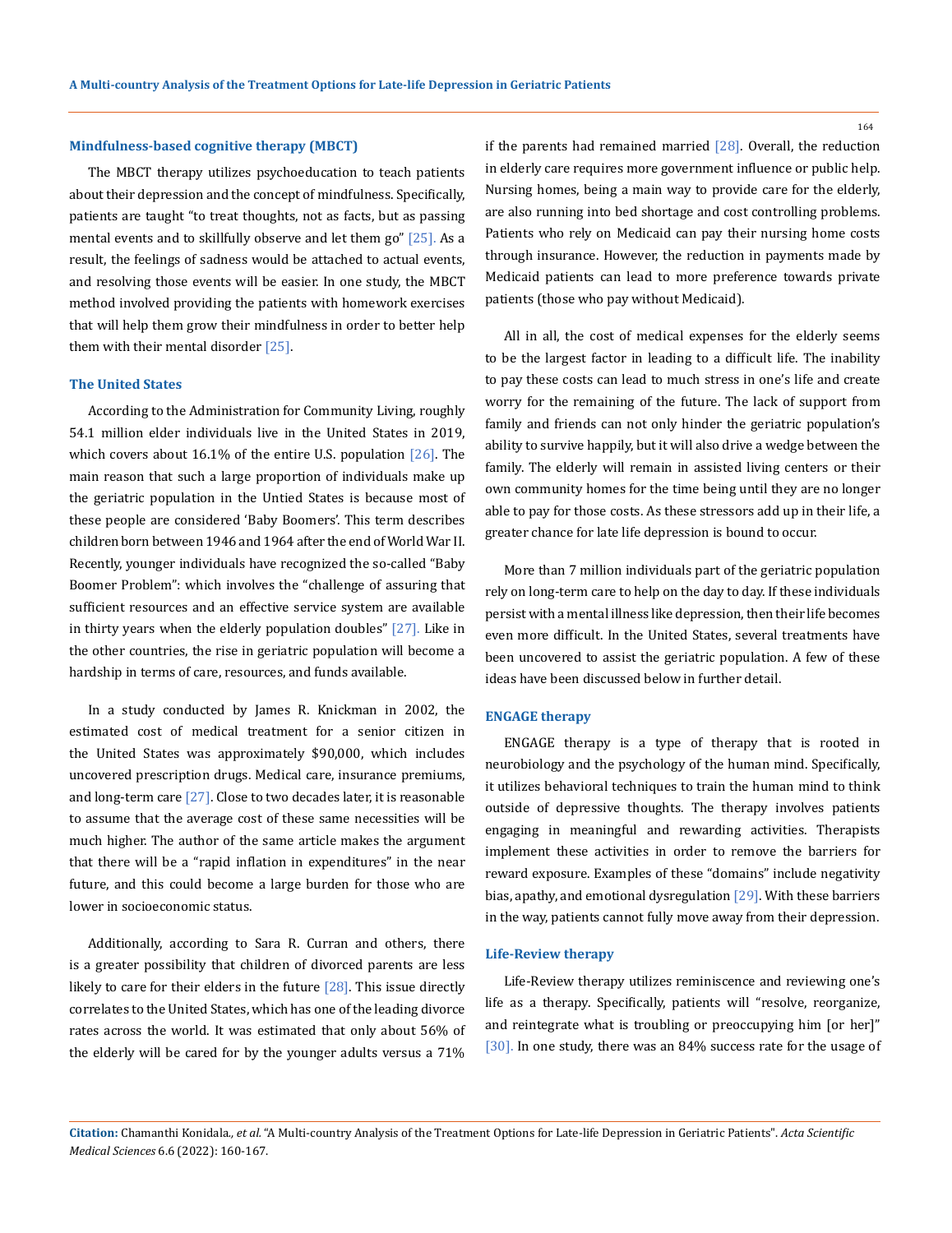reminiscence and life review on reducing depressive symptoms. This type of therapy is favorable for the elderly population because these individuals often think back on their lives and their own experiences. By reforming their thinking in a way to aid their ability to heal their mental conscience, then a simple activity will be advantageous.

### **IMPACT therapy**

IMPACT therapy is unique to other treatments for depression because it is held in a primary care setting compared to a mental health specialty clinic. According to a study performed by Jurgen Unutzer and colleagues, geriatric population preferred IMPACT treatment compared to normal treatment controls and led to "greater improvements in their depressive symptoms, more frequent treatment, greater satisfaction with their treatment, and a higher quality of life at the study's end" [31]. It is understandable that elder patients would feel more comfortable receiving treatment for their mental condition in a place where they are normally treated. Thus, these individuals will not feel as though their late-life depression is a disorder that is out of the norm.

#### **Conclusion**

Late-life depression is a prevalent illness that needs more attention brought to it. This mental disorder is commonly found in the elderly population, especially those 65 years or older. Oftentimes, these individuals do not receive treatment for this condition because of two main ideologies: either the patient sees no reason to go out in search for treatment, or there is lack of proper treatment available in that area. As the geriatric population continues to grow, resolving the symptoms of late-life depression becomes more of a crisis. Families, friends, and scientists work together to discover more therapeutic interventions for the elderly. Specifically, these treatments should not only align with cultural beliefs, but they should also be accommodating for the geriatric population. It is obvious that the geriatric population have different needs and desires compared to other younger populations, and different treatments for depression should be utilized as such.

The purpose of this literature review was to emphasize the importance of late-life depression within the geriatric population. Examples of proposed treatments for these individuals were also discussed. One important distinction between this literature review and others is that this paper focuses on the importance of culture. In doing so, a treatment created in one region may not be successful in another location whose cultural beliefs clash. Likewise, the impact of changing times and modernization was also highlighted to discuss why new treatments must be implemented to accommodate for the growing geriatric population who may not have proper access to care. The literature review focuses specifically on three major countries who have a large geriatric population. Each country (China, India, and the United States) had its own section where the geriatric population, cultural impact, and possible treatment options were examined.

Although the original purpose of the literature review was to possibly determine the most optimal treatment for late-life depression, through the progression of the paper, it is clear to see that the goal proposed may be difficult. As seen in the main body of the paper, each country discussed in this paper identified with such different cultural beliefs. Even though there were some similarities between certain countries, it is impossible to find one solution to help all three. As a result, the goal of the paper should be reworded to highlight the significance of each country's culture and the possible treatments that would be the most successful in each region.

Overall, what the audience should take away from this literature review is the prevalence of depression in the geriatric population. As more people are aware of this group of interest, there will be more treatments proposed to aid the elderly population. The stigma surrounding mental illness will dissipate and the world can move on to a state where equal healthcare for all is attainable.

#### **Future Trends**

Although this literature review provided useful information in terms of the importance of LLD in the geriatric population, the issue of finding the best therapeutic intervention is still unsolved. Future research in the geriatric population will help improve the data the world has in terms of mental illnesses associated with the elderly. Research in this subject should look more into finding a proper treatment for geriatric LLD. More specifically, it can be seen that cultural differences amongst various countries impacts the ability to find a universal solution. Thus, if future research focused on finding the most optimal LLD intervention for each country (or culture), or even better, a world-wide solution to LLD, then elder care can be more obtainable. In doing so, elder individuals all over the world can gain the care they deserve.

**Citation:** Chamanthi Konidala*., et al.* "A Multi-country Analysis of the Treatment Options for Late-life Depression in Geriatric Patients". *Acta Scientific Medical Sciences* 6.6 (2022): 160-167.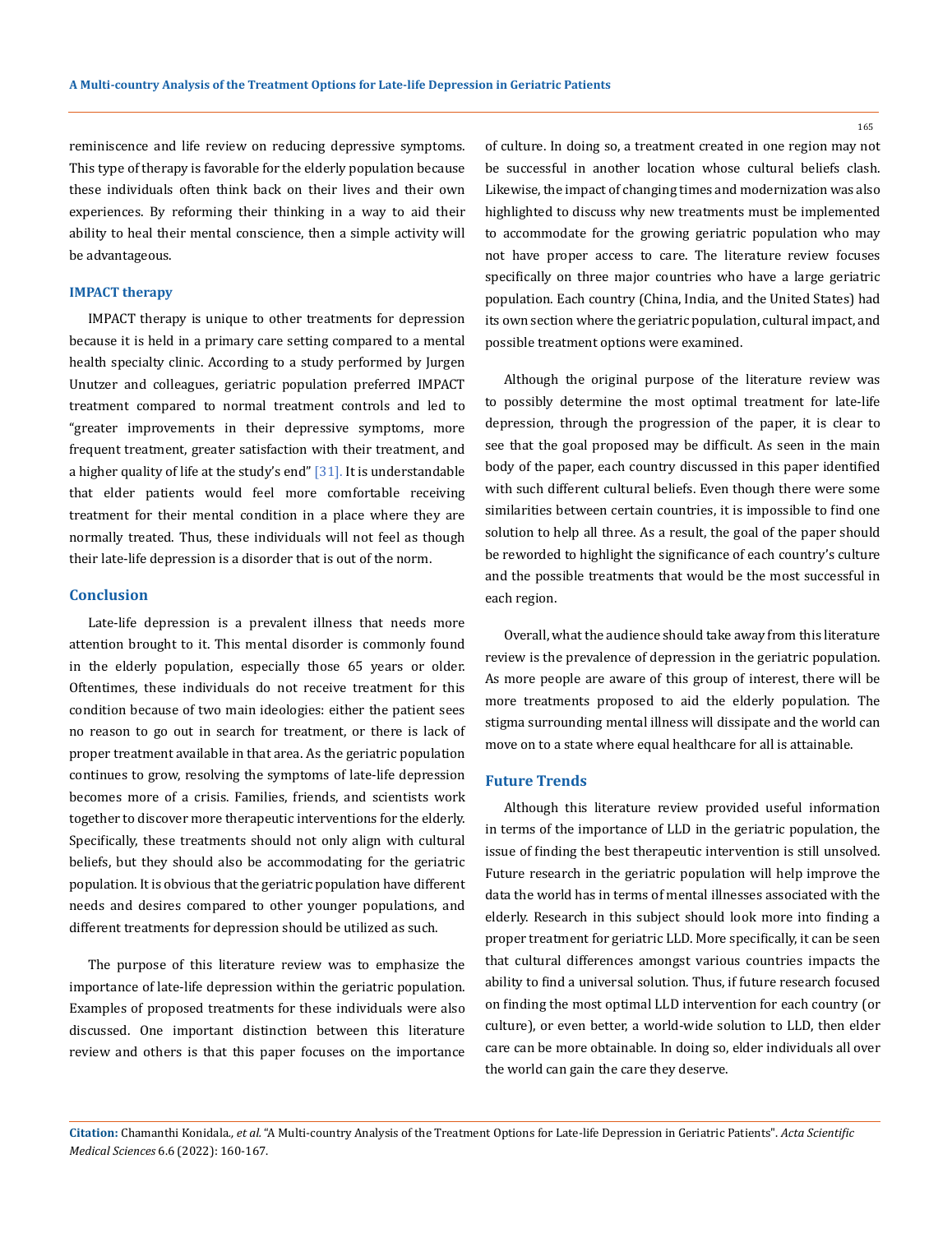# **Bibliography**

- 1. [World Health Organization. "Mental health of older adults".](https://www.who.int/news-room/fact-sheets/detail/mental-health-of-older-adults)  [World Health Organization \(2017\).](https://www.who.int/news-room/fact-sheets/detail/mental-health-of-older-adults)
- 2. [Lowenthal MF. "Social isolation and mental illness in old age".](https://doi.org/10.2307/2094641)  *[American Sociological Review](https://doi.org/10.2307/2094641)* 29.1 (1964): 54-70.
- 3. Hoertel N., *et al*[. "A dimensional liability model of age](https://doi.org/10.1016/j.jpsychires.2015.03.017)  [differences in mental disorder prevalence: Evidence from a](https://doi.org/10.1016/j.jpsychires.2015.03.017)  national sample". *[Journal of Psychiatric Research](https://doi.org/10.1016/j.jpsychires.2015.03.017)* 64 (2015): [107-113.](https://doi.org/10.1016/j.jpsychires.2015.03.017)
- 4. Kaplan DB and Berkman B J. "Older adults living alone geriatrics". Merck Manuals Professional Edition (2021).
- 5. Kinsella K. "Size and Demographics of Aging Populations". In Providing healthy and safe foods as we age: Workshop summary (2010): 17-39.
- 6. [Seegert L. "Covid-19 is taking a huge emotional toll on nursing](https://www.pbs.org/newshour/health/covid-19-is-taking-a-huge-emotional-toll-on-nursing-home-residents)  [home residents".](https://www.pbs.org/newshour/health/covid-19-is-taking-a-huge-emotional-toll-on-nursing-home-residents) *PBS* (2020).
- 7. Crespy SD., *et al*[. "Reducing depressive symptoms in nursing](https://doi.org/10.1097/jhq.0000000000000009)  [home residents: Evaluation of the pennsylvania depression](https://doi.org/10.1097/jhq.0000000000000009)  [collaborative quality improvement program".](https://doi.org/10.1097/jhq.0000000000000009) *Journal for [Healthcare Quality](https://doi.org/10.1097/jhq.0000000000000009)* 38.6 (2016): 76-88.
- 8. [Joshi M. "China's ageing population has consequences but it's a](https://theprint.in/opinion/chinas-ageing-population-has-consequences-but-its-a-made-in-beijing-problem/663201/)  ['made in Beijing' problem".](https://theprint.in/opinion/chinas-ageing-population-has-consequences-but-its-a-made-in-beijing-problem/663201/) *ThePrint* (2021).
- 9. [Campbell C. "China's aging population is a major threat to its](https://time.com/5523805/china-aging-population-working-age/)  future". *Time* [\(2019\).](https://time.com/5523805/china-aging-population-working-age/)
- 10. [Xie X and Xia Y. "Attitudes Toward the Elderly in China:](https://www.jstor.org/stable/23070653)  [Comparison of College Students and Baby Boomers".](https://www.jstor.org/stable/23070653)  *[International Journal of Sociology of the Family](https://www.jstor.org/stable/23070653)* 32.2 (2005): [145-158.](https://www.jstor.org/stable/23070653)
- 11. [Chen X and Silverstein M. "Intergenerational social support](https://doi.org/10.1177/0164027500221003)  [and the psychological well-being of older parents in China".](https://doi.org/10.1177/0164027500221003)  *[Research on Aging](https://doi.org/10.1177/0164027500221003)* 22.1 (2000): 43-65.
- 12. Feng Z., *et al*[. "China's rapidly aging population creates policy](https://doi.org/10.1377/hlthaff.2012.0535)  [challenges in shaping a viable long-term care system".](https://doi.org/10.1377/hlthaff.2012.0535) *Health Affairs* [31.12 \(2012\): 2764-2773.](https://doi.org/10.1377/hlthaff.2012.0535)
- 13. Columbia University. "CONFUCIAN TEACHING. Asian topics on Asia for educators". Confucian teaching (2020).
- 14. Zhong BL., *et al*[. "Depressive symptoms in elderly Chinese](https://doi.org/10.1177/0891988719862620)  [primary care patients: Prevalence and sociodemographic](https://doi.org/10.1177/0891988719862620)  and clinical correlates". *[Journal of Geriatric Psychiatry and](https://doi.org/10.1177/0891988719862620)  Neurology* [32.6 \(2019\): 312-318.](https://doi.org/10.1177/0891988719862620)
- 15. [Xu H and Koszycki D. "Interpersonal Psychotherapy for](https://doi.org/10.2147/ndt.s248027)  [Late-Life Depression and Its Potential Application in China".](https://doi.org/10.2147/ndt.s248027)  *[Neuropsychiatric Disease and Treatment](https://doi.org/10.2147/ndt.s248027)* 16 (2020): 1919- [1928.](https://doi.org/10.2147/ndt.s248027)
- 16. Ding Y., *et al*[. "Chinese Taoist cognitive therapy for symptoms](https://doi.org/10.3389/fpsyg.2020.00769)  [of depression and anxiety in adults in China: A systematic](https://doi.org/10.3389/fpsyg.2020.00769)  review and meta-analysis". *[Frontiers in Psychology](https://doi.org/10.3389/fpsyg.2020.00769)* 11.769 [\(2020\).](https://doi.org/10.3389/fpsyg.2020.00769)
- 17. Duan L., *et al*[. "Research on supportive psychosocial, drug](https://doi.org/10.3389/fpsyt.2020.00267)  [treatment, and Health Education Intervention and Health](https://doi.org/10.3389/fpsyt.2020.00267)  [Management Model of community-residing elderly adults](https://doi.org/10.3389/fpsyt.2020.00267)  [with late life depression in Liaoning Province: A Protocol".](https://doi.org/10.3389/fpsyt.2020.00267)  *[Frontiers in Psychiatry](https://doi.org/10.3389/fpsyt.2020.00267)* 11.267 (2020).
- 18. Help Age Global Network. "Ageing population in India". *HelpAge Asia* (2020).
- 19. [Tripathy JP. "Geriatric care in India: A Long Way To Go".](https://doi.org/10.4103/0976-7800.145176) *Journal [of Mid-Life Health](https://doi.org/10.4103/0976-7800.145176)* 5.4 (2014): 205-206.
- 20. Smith JP., *et al*. "Social Networks, Family, and Care Giving Among Older Adults in India". In Aging in Asia: Findings from new and Emerging Data Initiatives (2012): 261-279.
- 21. Chadha NK. "Intergenerational relationships: an Indian perspective". Delhi: University of Delhi (2012): 1-15.
- 22. Pilania M., *et al*[. "Prevalence of depression among the elderly](https://bmcpublichealth.biomedcentral.com/articles/10.1186/s12889-019-7136-z)  [\(60 years and above\) population in India, 1997-2016: A](https://bmcpublichealth.biomedcentral.com/articles/10.1186/s12889-019-7136-z)  [systematic review and meta-analysis".](https://bmcpublichealth.biomedcentral.com/articles/10.1186/s12889-019-7136-z) *BMC Public Health* [\(2019\).](https://bmcpublichealth.biomedcentral.com/articles/10.1186/s12889-019-7136-z)
- 23. Reynolds C F., *et al*[. "Preventing late-life depression: Lessons](https://doi.org/10.1093/geroni/igx030)  [in intervention development from Goa, India".](https://doi.org/10.1093/geroni/igx030) *Innovation in Aging* [1.3 \(2017\): 1-8.](https://doi.org/10.1093/geroni/igx030)
- 24. Singh A., *et al*[. "Effect of psychoeducation on short-term](https://doi.org/10.4103/jfmpc.jfmpc_311_20)  [outcome in patients with Late life depression: A randomized](https://doi.org/10.4103/jfmpc.jfmpc_311_20)  control trial – protocol". *[Journal of Family Medicine and](https://doi.org/10.4103/jfmpc.jfmpc_311_20)  Primary Care* [9.7 \(2020\): 3299-3303.](https://doi.org/10.4103/jfmpc.jfmpc_311_20)
- 25. Mathur S., *et al*[. "Mindfulness-based cognitive therapy in](https://doi.org/10.4103/0973-6131.183711)  [patients with late-life depression: A case series".](https://doi.org/10.4103/0973-6131.183711) *International Journal of Yoga* [9.2 \(2016\): 168-172.](https://doi.org/10.4103/0973-6131.183711)
- 26. Administration of Aging, 2020 PROFILE OF OLDER AMERICANS1-21. Department of Health and Human Services (2021).
- 27. [Knickman JR and Snell EK. "The 2030 problem: Caring for](https://doi.org/10.1034/j.1600-0560.2002.56.x)  aging baby boomers". He*[alth Services Research](https://doi.org/10.1034/j.1600-0560.2002.56.x)* 37.4 (2002): [849-884.](https://doi.org/10.1034/j.1600-0560.2002.56.x)

**Citation:** Chamanthi Konidala*., et al.* "A Multi-country Analysis of the Treatment Options for Late-life Depression in Geriatric Patients". *Acta Scientific Medical Sciences* 6.6 (2022): 160-167.